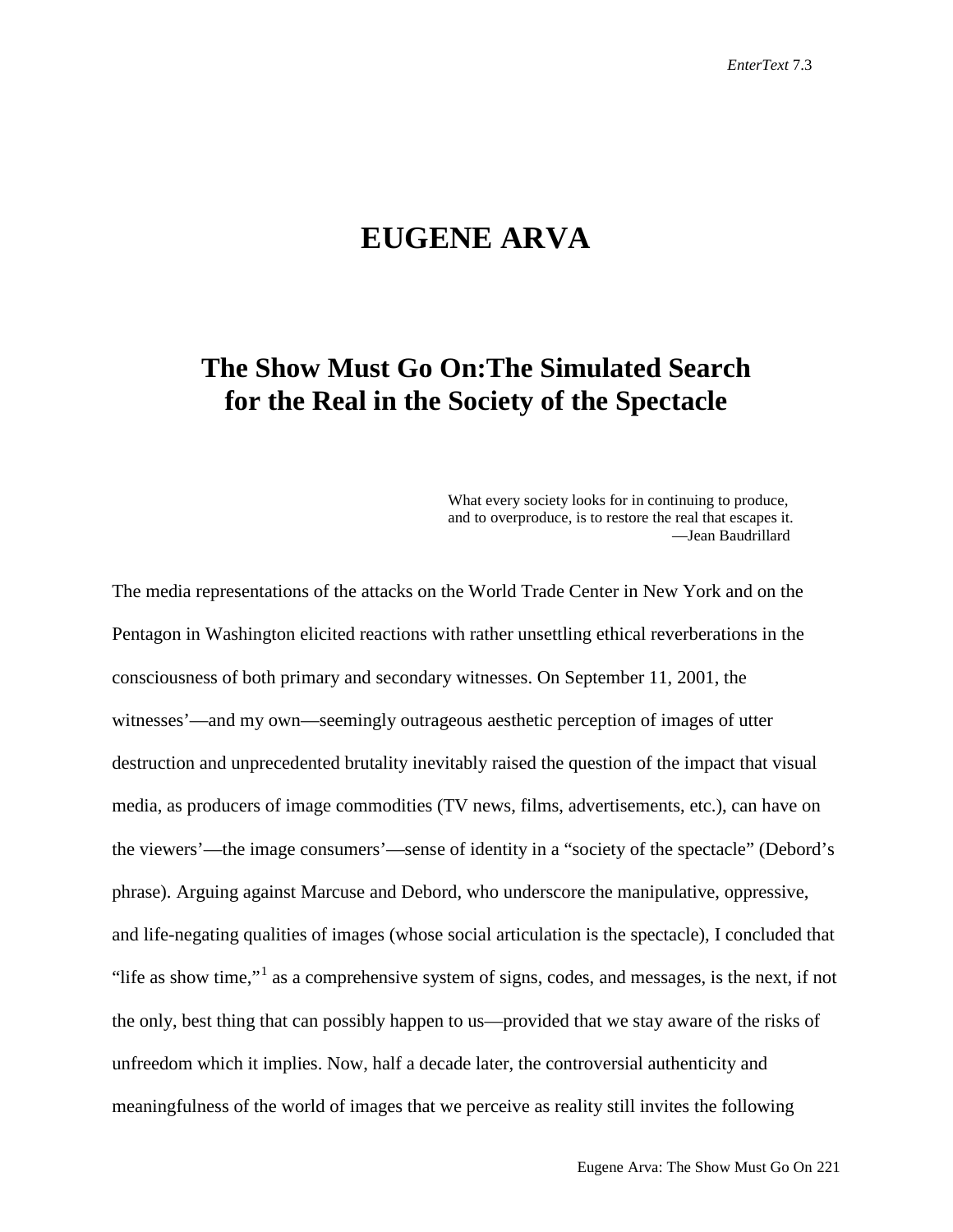*EnterText* 7.3

questions: If our sense of the real is just an artifact made up of a complex of images, can we still hope ever to repossess reality? What would happen if we ultimately found out that the real is in fact a place (condition, state of being) we are never supposed to know? Must the "show" go on only because, paradoxically, the more we wish for it to end—with a utopian or dystopian "unveiling" of the Real—the more we fear the return of an excess of meaning and, at the same time, the loss of a lot more convenient triviality? For Jean Baudrillard, we are past the moment of the society of the spectacle because of the loss of all referent: this is the world of simulacra and simulation,<sup>[2](#page-8-0)</sup> or, as I will show in resonance with Slavoj Žizek, the world of *The Matrix*. According to Žizek, it is our "passion for the Real" (the thrill of reality) that might also prompt us to avoid it. A couple of thought-provoking motion pictures, Andy and Larry Wachowski's *The Matrix* (1999)<sup>[3](#page-8-1)</sup> and Oliver Stone's *Natural Born Killers* (199[4](#page-8-2)),<sup>4</sup> will lead my argument to the conclusion that our identity will be preserved only as long as, aware of the spectacle and its perils, we keep up our search for the Real.

Andy and Larry Wachowski's *The Matrix* offers its viewers a scenario of gloom and doom: here, the spectacle has already escaped human control and is kept in place by human simulacra—virtual-reality creatures with deadly powers. The spectacle strikes back with a vengeance in this *film noir* that comes across almost as the perfect metaphor for that which Baudrillard calls "the extermination of the Real." The true meaning of the phrase is, in fact, in Baudrillard's own words, "the more fundamental extermination of the Illusion," that is, "the radical and objective illusion of the world, the radical impossibility of a real presence of things or beings, their definitive absence from themselves."[5](#page-8-3) It is this absence that the film's protagonist, Thomas Anderson (Neo, by his hacker name), perceives intuitively, without being able to "put his finger" on it until he meets Morpheus, one of the leaders of the few humans still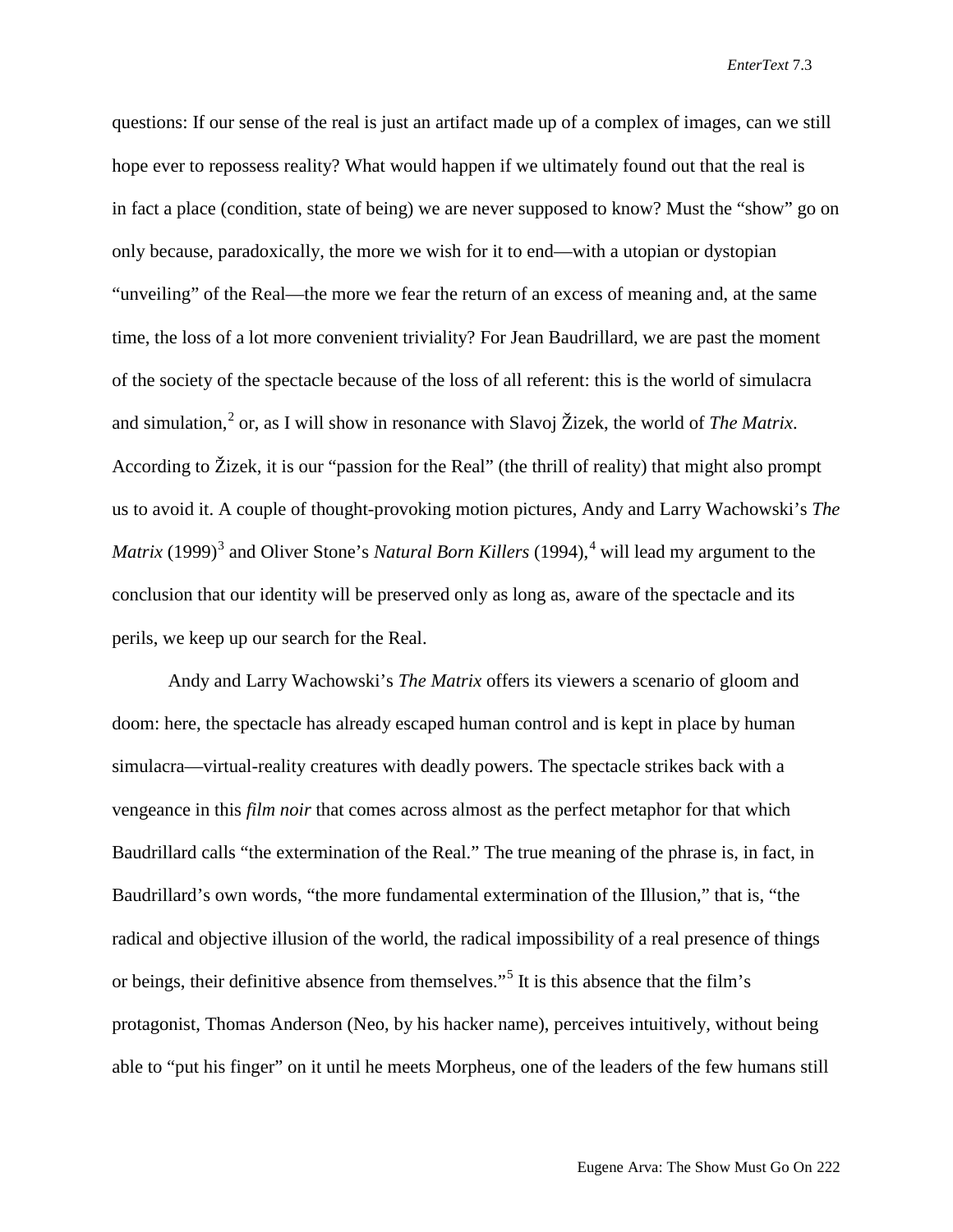living in "real" reality, in the world of "truth." The following dialogue marks the beginning of

Neo's enlightenment and eventual recruitment by the rebels fighting the Matrix:

Morpheus: "The Matrix is everywhere. It is all around us. Even now in this very room. You can see it when you look out the window, or when you turn on your television. You can feel it when you to work, when you go to church, when you pay your taxes. It is the world that has been pulled over your eyes to blind you from the truth." Neo: "What truth?" Morpheus: "That you are a slave, Neo. Like everyone else, you were born into bondage, born into a prison that you cannot taste, or smell, or touch. A prison… for your mind. Unfortunately, no one can be told what the Matrix is. You have to see it for yourself."

The filmmakers themselves drop us a hint about the philosophical source of their work when, at the beginning of the film, Neo reaches into his cache of illegal software disks: the book with the hollow inside that he opens is entitled *Simulacra and Simulation* (on closer scrutiny, however, one may also notice that Baudrillard's name is missing).

In disagreement with Baudrillard, Linda Hutcheon points out in her *Politics of* 

*Postmodernism* that "[t]he postmodern... is not a degeneration into hyperreality but a questioning of what reality can mean and how we can come to know it. It is not that representation now dominates or effaces the referent, but rather that it now self-consciously acknowledges its existence as representation—that is, as interpreting (indeed as creating) its referent, not as offering direct and immediate access to it."[6](#page-8-4) However, I understand Hutcheon's point more as a rephrasing, rather than a rebuttal, of Baudrillard's theory: by creating its own referent, representation not only disguises but effectively annuls the "real" object. The mimetic movement loses its linear reflexivity and becomes self-reflexive: the metaphor of the mirror mirroring another mirror. Much the same thing happens when Morpheus takes Neo inside a computer programme:

Neo [touching a piece of furniture]: "This isn't real?"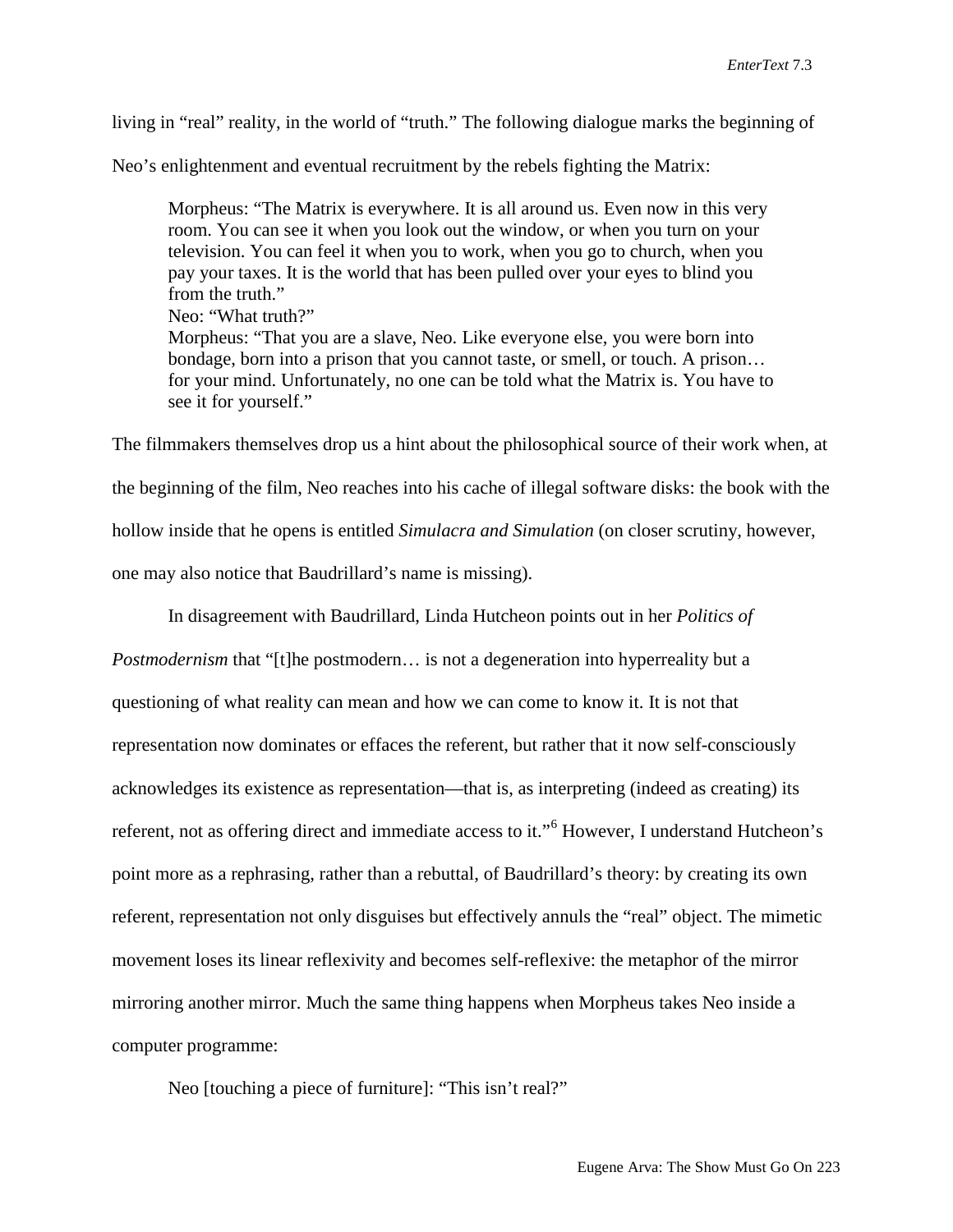Morpheus: "What is 'real'? How do you define 'real'? If you're talking about what you can feel, what you can smell, taste and see, then 'real' is simply electrical signals interpreted by your brain. This is the world that you know. The world as it was at the end of the twentieth century. It exists now only as part of a neural-active simulation that we call the Matrix. You've been living in a dream world, Neo. This is the world as it exists today. Welcome to the desert of the real."

In yet another scene, the turncoat Mr. Reagan (Cypher, by his hacker name) chooses the simple pleasures of the reality of the Matrix over the genuine bleakness of the "real" reality: "I know this steak doesn't exist. I know that when I put it in my mouth, the Matrix is telling my brain that it is juicy and delicious. After nine years, do you know what I realize? [chewing on a piece of steak] Ignorance is bliss." His choice will turn him into a traitor and cause a few losses of life in Morpheus's camp.

Morpheus and Neo, their crew, and their fellow rebels in Zion, humanity's last underground stronghold, have seemingly all escaped the perfect world of the spectacle and reinhabited the "Real." However, according to Slavoj Žižek, to recognize this tendency of regaining "firm ground in some 'real reality'" is to acknowledge only half the truth: "The Real which returns has the status of a(nother) semblance: precisely because it is real, that is, on account of its traumatic / excessive character, we are unable to integrate it into (what we experience as) our reality, and are therefore compelled to experience it as a nightmarish apparition."<sup>[7](#page-8-5)</sup> Therefore, even if most of the rebels seem to feel perfectly at home in the "desert of the Real," the cinema audience of *The Matrix*, on the other hand, might feel tempted to relate to Cypher, the traitor, rather than to the rebels' cause. The nightmarish *film noir* impression comes less from the machines' (the computer-generated) hunkydory reality than from Morpheus's drab "real" reality. The lights and the cinematography of the Wachowski brothers' film help to underscore this important distinction.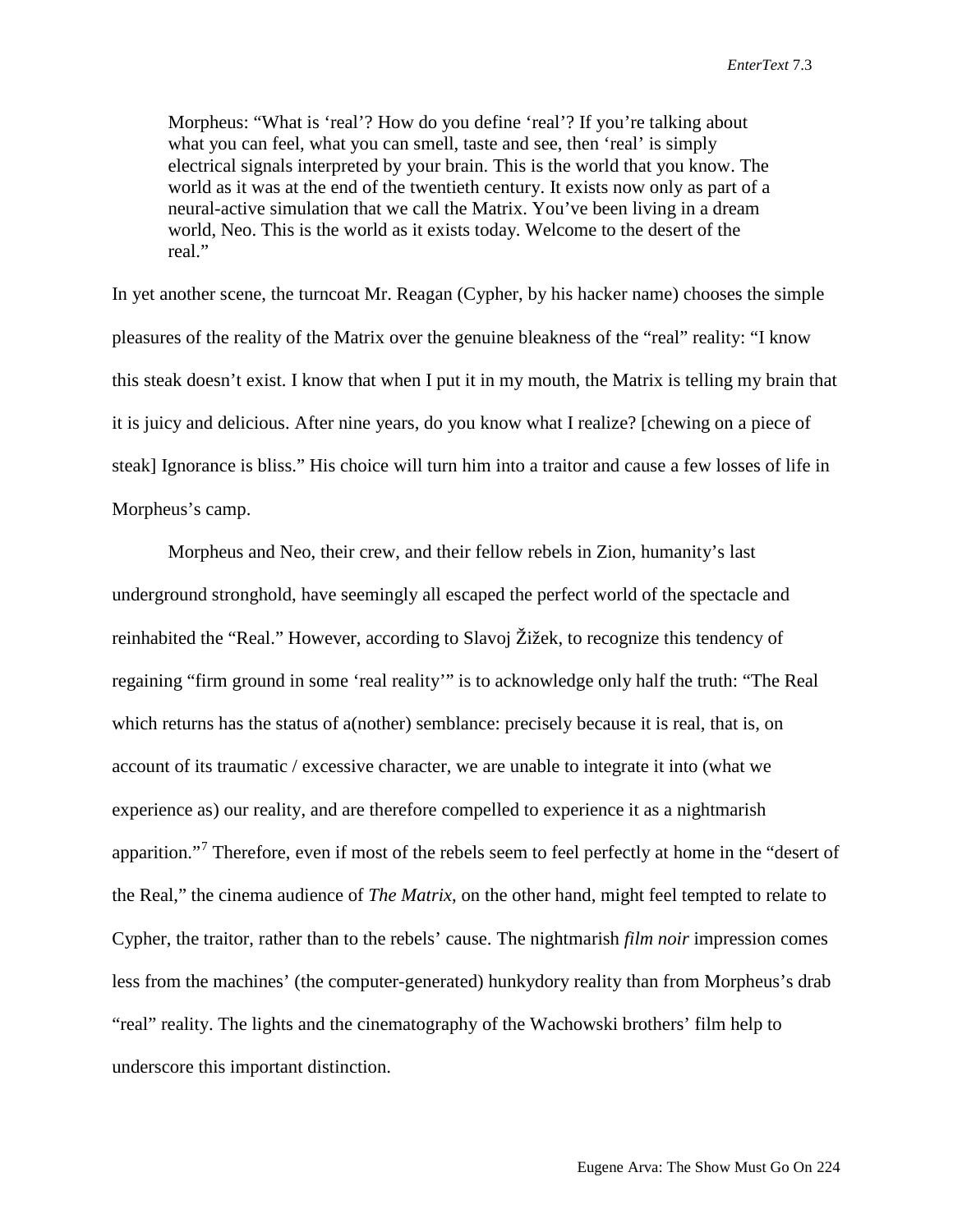*EnterText* 7.3

While Morpheus and his followers fight the reality of the Matrix by infiltrating it virtually from "real" reality, Mickey and Mallory in Oliver Stone's *Natural Born Killers* explode the perfect world of the spectacle from the inside, reinserting into it the violence of death. To use Guy Debord's phrase, Mickey and Mallory "decolonize" the social. "The spectacle corresponds to the historical moment at which the commodity completes its colonization of social life," writes Debord. "It is not just that the relationship to commodities is now plain to see commodities are now all that there is to see; the world we see is the world of the commodity."[8](#page-8-6) Indeed, Oliver Stone keeps reminding us that his protagonists are very much the products of a society lived as spectacle by inserting television images of violence and fear, news reports of disasters, accidents, and crimes, and alternating with commercials throughout all of his filmic narrative. The society of the spectacle has banished death and everything related to it, like old age, illnesses, murder, war, etc. for quite a long time now. As Walter Benjamin also remarks, "It has been observable for a number of centuries how in the general consciousness the thought of death has declined in omnipresence and vividness."<sup>[9](#page-8-7)</sup> As a result, the demand for the thrill of death, or, for the *frisson* of the real (to use Baudrillard's phrase from *The Spirit of Terrorism*) [10](#page-8-8) has been growing accordingly. It is not that anybody would wish to die—although Freud sounds quite convincing about exactly the opposite in *Beyond the Pleasure Principle*—and yet, most of us crave the experience of death by proxy: to die and continue living. In Benjamin's words, "What draws the reader to the novel [and *mutatis mutandis*, the TV-viewer or filmgoer to the screen] is the hope of warming his shivering life with a death he reads about [or watches]." $<sup>11</sup>$  $<sup>11</sup>$  $<sup>11</sup>$ </sup>

In *Natural Born Killers*, Wayne Gale, the reporter/producer of the widely successful TVshow *American Maniacs*, satisfies his viewers' demand for violence by re-enacting real murders.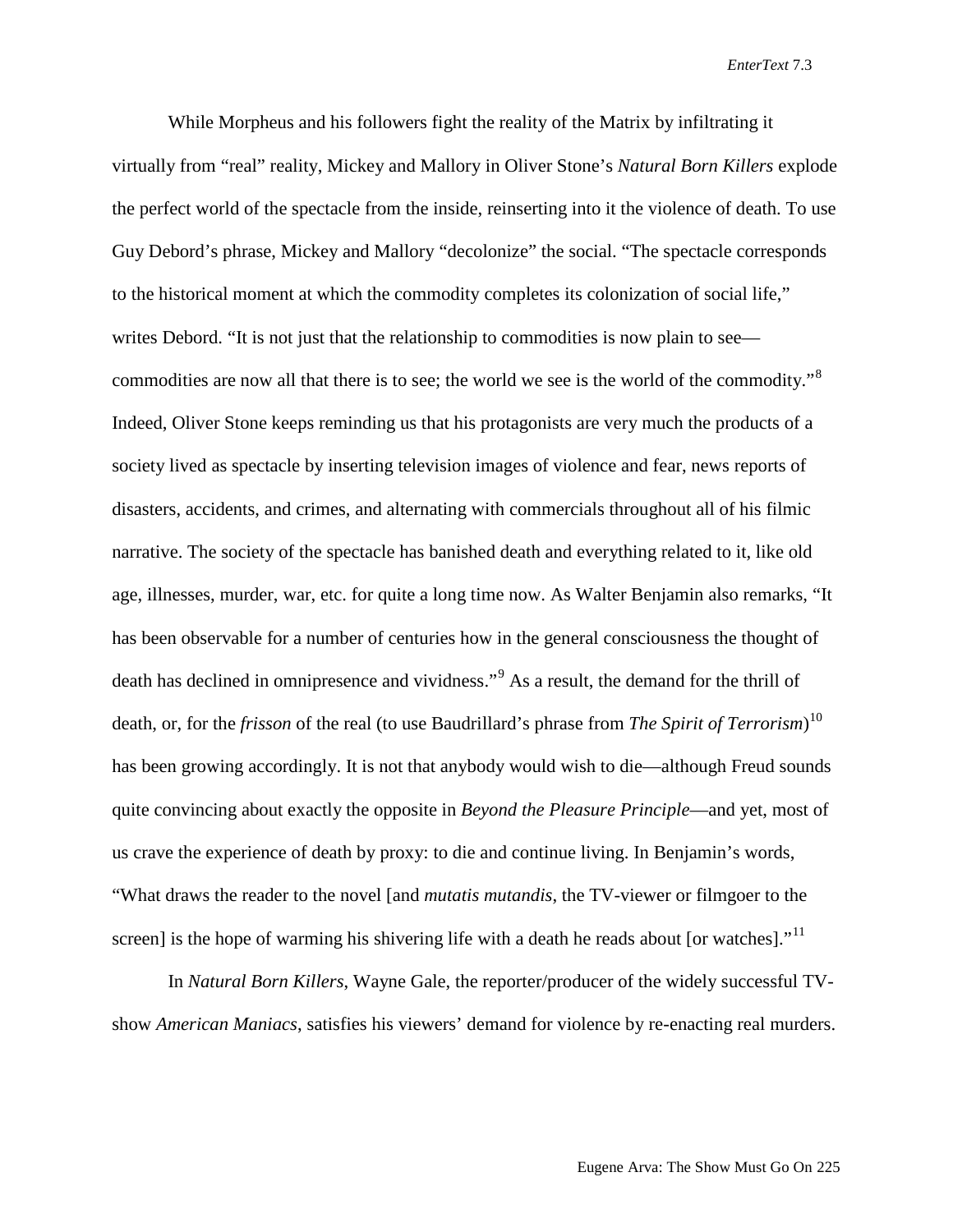We also learn that sometimes the re-enactment of a murder case on Wayne's show becomes, instead, the anticipation of one. Wayne's cynical attitude is unequivocal:

Do you think that those nitwits out there in Zombie Land remember anything? This is junk food for the brains. It's, you know, filler. Fodder. Whatever […] And keep saying that word: 'Live Interview with Wayne Gale!' Anticipation, baby. That's what it's all about.

Similarly, in an attempt to parody the parody, Oliver Stone "re-enacts" for us, so to speak, Mallory's youth, in sitcom-style flashbacks, with audible audience reactions: sighs, laughter, etc. The incongruity of the sitcom form and its content—which includes domestic violence, sexual abuse, foul language, etc.—is meant to blur the borderline between medium (television) and real life (Mallory's youth); moreover, the film's message is that the medium is, in fact, life, and life outside of the medium would be non-life, or the ultimate truth—which is none other than death.

Even with the risk of taking one of Baudrillard's ideas out of context, I cannot help noticing that Mickey and Mallory almost literally heed the philosopher's call: "Against the extermination of evil, of death, of illusion, against this Perfect Crime, we must fight for the criminal imperfection of the world."[12](#page-8-10) Interviewed on national television by Wayne, Mickey makes it quite clear that he considers himself a kind of crusader in reestablishing the "criminal" imperfection of the world:

Mickey: "You'll never understand, Wayne. You and me, we're not even the same species. I used to be you, then I evolved. From where you're standing, you're a man. From where I'm standing, you're an ape. You're not even an ape, you're a media person. Media's like the weather, only it's man-made weather. Murder? It's pure. You're the one who made it impure—with violence, selling fear. You say, 'Why?' I say, 'Why bother?'" Wayne: "Are you done? Right. Then let's cut the BS and get real. Why this purity that you feel about killing? Why for Chris's sake? Don't lie to me!" Mickey: "I guess, Wayne, you just got to hold that shotgun in your hand, and it becomes clear like it did for me the first time. That's when I realized my one true calling in life." Wayne: "And what's that, Mickey?" Mickey: "Shit, man. I'm a natural born killer."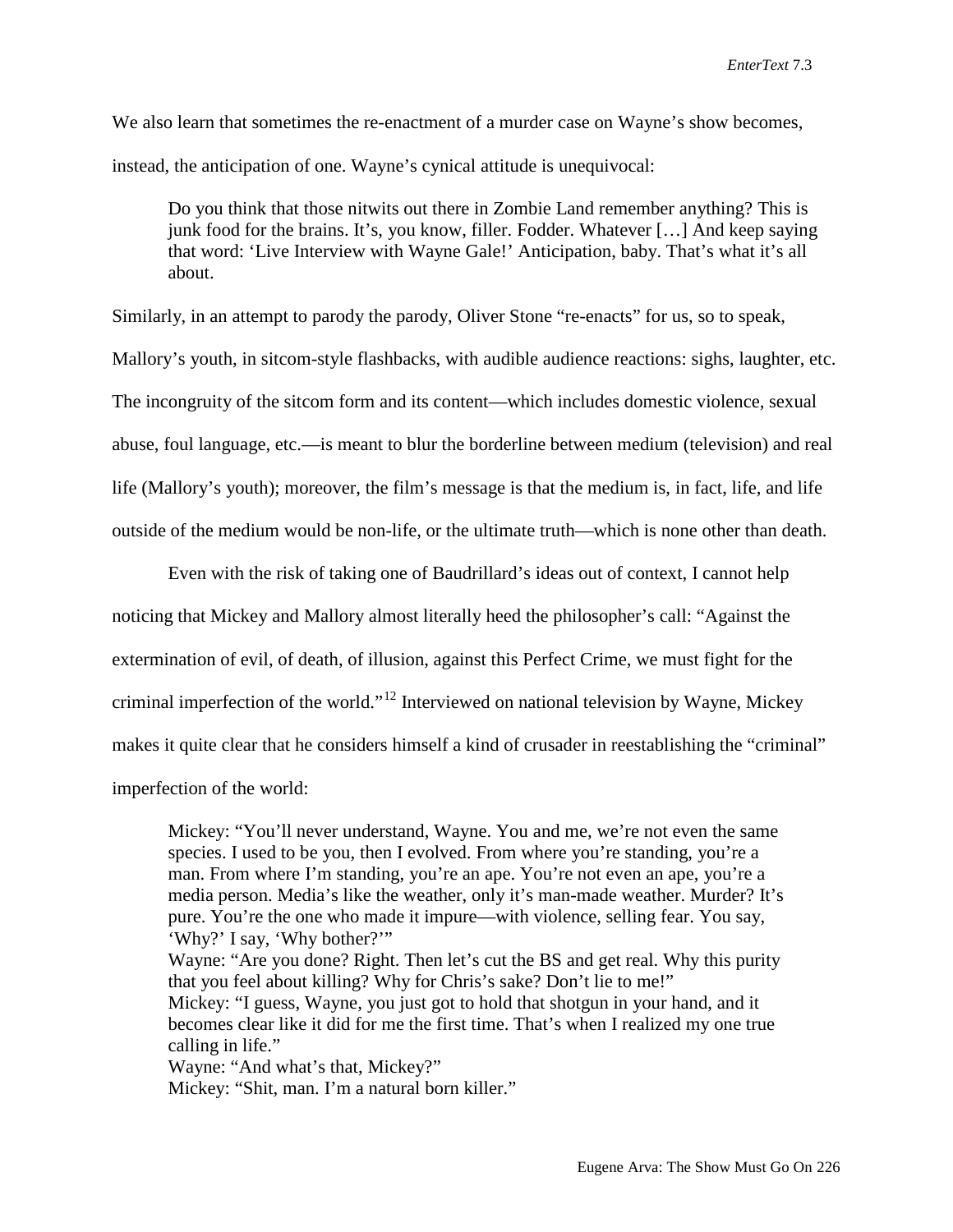Wayne [hugging and patting Mickey]: "Great, man. Thanks. Every fucking moron in the world just saw that, mate."

The scene of the prison-interview suggests that Wayne, the "normal" citizen, does not care about

morality or justice any more than Mickey, the sentenced "killer," does; contrary to Mickey's

opinion, they *are* "the same species." On television, Wayne plays Wayne the reporter, the Wayne

viewers want to see and hear, the one who confirms their beliefs and makes them feel good about

themselves and safe from demons like Mickey and Mallory. Indeed, Wayne will never feel more

alive than during the eventual prison riot, when Mickey gives him the opportunity to shoot and

kill prison guards and inmates.

However, Wayne will become aware of his self-delusion only in the last moments of his

life, before Mickey and Mallory execute him. Somewhere in the woods, in front of a rolling

camera, Wayne is stalling, keeps asking questions, trying to delay his apparently imminent death:

Mickey: "Killing you and what you represent is a statement. I'm not one-hundredpercent sure what it's saying, but, you know, Frankenstein killed Dr. Frankenstein." Wayne: "The day you killed, you belonged to us. To the public! To the media! We are married, right? But the point is, What do we do next? Let's do a Salman-Rushdie-type of thing. Just books, talk shows, you know. We lay low, we jump up, we bob and weave. We do Letterman, we do Conan, we do Oprah, we do Donahue. Have you any idea how huge we could be?" Wayne: "Wait, wait, wait! Don't Mickey and Mallory always leave somebody alive to tell the tale?" Mickey and Mallory: "We are. Your camera."

What the fugitive serial killers bring home to Wayne, and also to us, the film audience, is nothing but the idea of the death of the referent. The only "real" referent—what Wayne should have known but failed to recognise—is the medium itself. Its independence and omnipotence is shocking—and all too real. However, the last scene of the film in no way comes across as a vindication of Mickey and Mallory's supposed authenticity. Their search for the real is just as simulated as the television images of death and violence that have marked their lives. If Wayne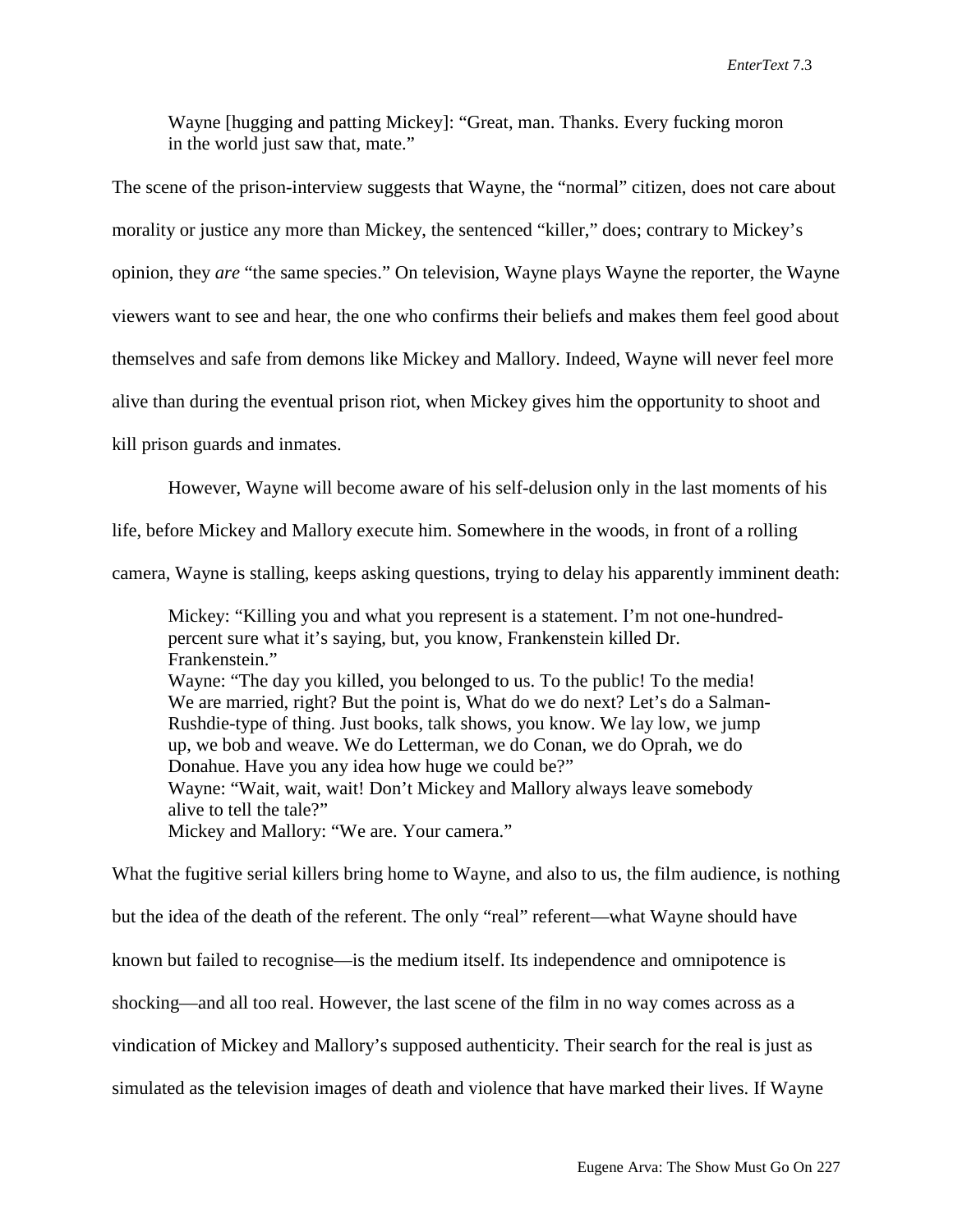*EnterText* 7.3

re-enacted real murders on his show, Mickey and Mallory re-enacted fictional murders in real life. Their simulated search for the real has been all along just a copy of the simulated violence disseminated by the audio-visual media, which brings us again to the metaphor of the facing mirrors. As Žižek also warns, "Much more difficult than to denounce/unmask (what appears as) reality as fiction is to recognize the part of fiction in 'real' reality."<sup>[13](#page-8-11)</sup>

The last scene, in which Mickey and Mallory travel happily with their two children in a trailer van, seems to fulfil Mallory's prophecy from the beginning of the film: "I see the future. There's no death. 'Cause you and I are angels." They have left behind their life of murder and accepted the perfect world of the spectacle. In the metaphysical context of the film, they are now, indeed, dead. On the other hand, Wayne, whose death has been captured on film, is probably more alive than ever. Mickey and Mallory have become, like all the rest of us, what Baudrillard calls "victims of an absence of destiny, of a lack of illusion, and consequently of an excess of reality, security, and efficiency."<sup>[14](#page-8-12)</sup> Consequently, I would suggest that the show—not the one on tape, film, or screen, but the one in which we live day in, day out—should go on whatever the cost. While ignorance is certainly not bliss, knowledge, on the other hand, involves courage, responsibility, and risk—which is probably also what Žižek meant when he wrote, "What makes life 'worth living' is the very excess of life: the awareness that there is something for which one is ready to risk one's life. Only when we are ready to take this risk are we really alive."<sup>[15](#page-8-13)</sup>

<span id="page-7-0"></span> <sup>1</sup> Eugene L. Arva, "Life as Show Time: Aesthetic Images and Ideological Spectacles" (*Film and Philosophy*, vol.

VII, 2003), 110-126. <sup>2</sup> Jean Baudrillard, *Simulacra and Simulation*, trans. Sheila Faria Glaser (Ann Arbor: University of Michigan Press, 2002).

<sup>3</sup> Andy Wachowski and Larry Wachowski, *The Matrix* (DVD format), directed by the Wachowski brothers (Burbank: Warner Bros. Productions, 1999).

<sup>4</sup> David Veloz, Richard Rutowski, and Oliver Stone, *Natural Born Killers* (DVD format), directed by Oliver Stone (Burbank: Warner Bros. Productions, 1994).